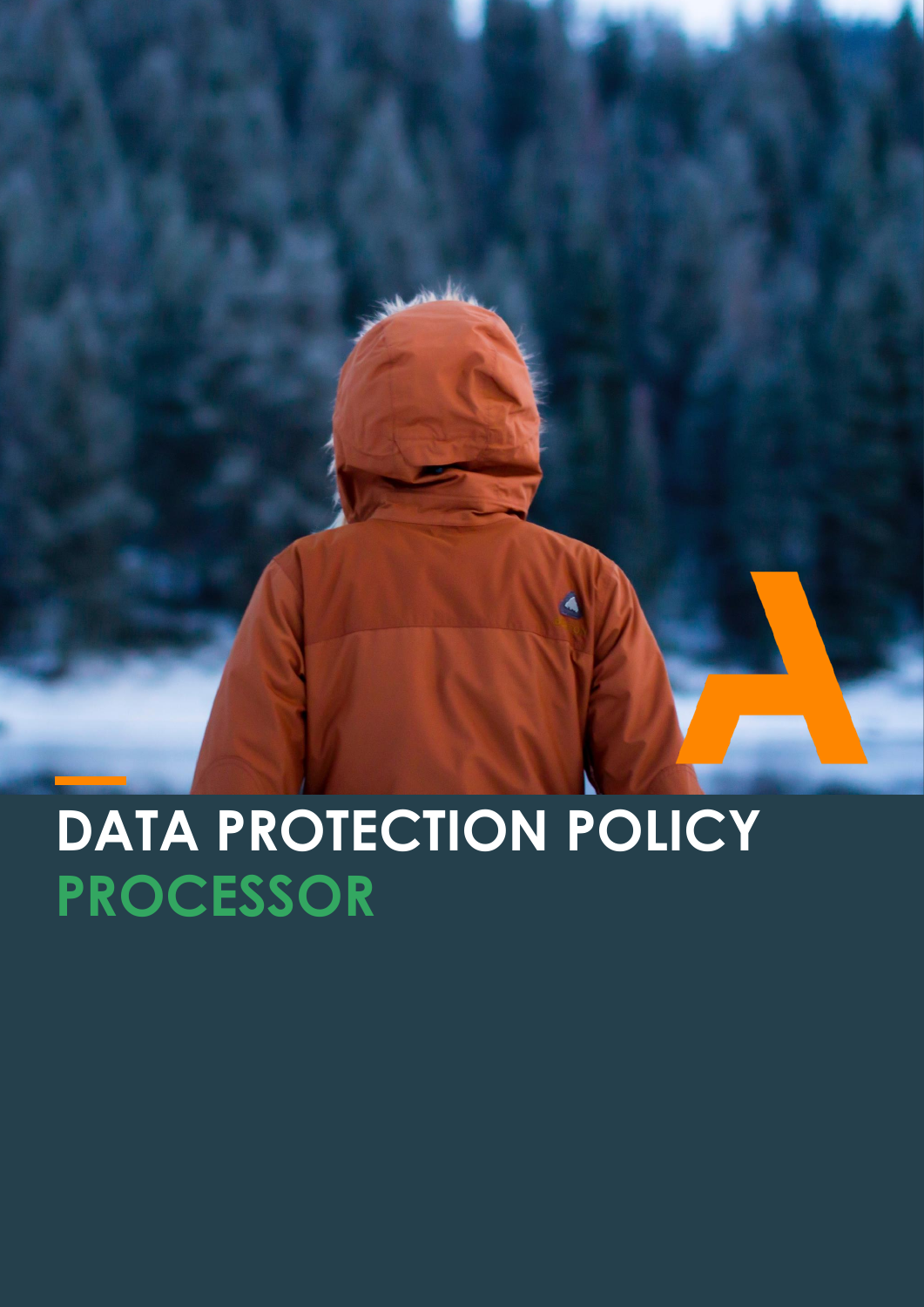

# **TABLE OF CONTENTS**

 $\mathcal{L}(\mathcal{L})$ 

| $\mathbf{1}$   | <b>INTRODUCTION</b>                                                              |                                                | 4              |  |  |
|----------------|----------------------------------------------------------------------------------|------------------------------------------------|----------------|--|--|
| $\overline{2}$ | <b>SCOPE</b>                                                                     |                                                |                |  |  |
| 3              | <b>ESSENTIAL CHANGES</b>                                                         |                                                |                |  |  |
| 4              | <b>APPROVAL</b>                                                                  |                                                |                |  |  |
| 5              | <b>GLOSSARY AND ACRONYMS</b>                                                     |                                                |                |  |  |
| 6              | <b>PRIVACY OBJECTIVES</b>                                                        |                                                |                |  |  |
| 7              | <b>PRIVACY RESPONSIBILITIES</b>                                                  |                                                |                |  |  |
|                | 7.1                                                                              | Privacy governance                             | 5              |  |  |
|                | 7.2                                                                              | Privacy management                             | 6              |  |  |
|                | 7.3                                                                              | Group Privacy Officer & DPO responsibilities   | 6              |  |  |
|                | 7.4                                                                              | Privacy and data protection in processes       | 6              |  |  |
| 8              | <b>GENERAL PRIVACY PRINCIPLES</b>                                                |                                                |                |  |  |
|                | 8.1                                                                              | Lawfulness, fairness and transparency          | $\overline{7}$ |  |  |
|                | 8.2                                                                              | Purpose limitation                             | $\overline{7}$ |  |  |
|                | 8.3                                                                              | Data minimisation                              | 7              |  |  |
|                | 8.4                                                                              | Accuracy                                       | $\overline{7}$ |  |  |
|                | 8.5                                                                              | Storage limitation                             | 8              |  |  |
|                | 8.6                                                                              | Integrity and confidentiality                  | 8              |  |  |
| 9              |                                                                                  | <b>CONTROLLER AND PROCESSOR</b>                | 8              |  |  |
| 10             | <b>DATA PROCESSING AGREEMENT</b><br>8                                            |                                                |                |  |  |
| 11             | <b>PERSONAL DATA</b><br>8                                                        |                                                |                |  |  |
| 12             |                                                                                  | <b>CATEGORIES OF PERSONAL DATA</b><br>9        |                |  |  |
| 13             | <b>PRIVACY BY DESIGN</b>                                                         |                                                |                |  |  |
|                |                                                                                  | 13.1 Privacy Enhancing Technologies            | 9              |  |  |
|                |                                                                                  | 13.2 Design Principles                         | 10             |  |  |
| 14             |                                                                                  | PRIVACY IMPACT ASSESSMENTS AND RISK MANAGEMENT | 10             |  |  |
| 15             |                                                                                  | <b>RECEIPT OF PERSONAL DATA</b>                | 10             |  |  |
| 16             |                                                                                  | <b>RECORDS OF PROCESSING</b>                   | 11             |  |  |
| 17             | <b>USE OF SUB-PROCESSORS</b><br>11                                               |                                                |                |  |  |
| 18             | <b>DATA TRANSFERS TO THIRD PARTIES</b><br>11                                     |                                                |                |  |  |
| 19             | <b>TRANSFERS OF DATA TO THIRD COUNTRIES</b><br>11                                |                                                |                |  |  |
| 20             | RIGHTS OF THE DATA SUBJECTS AND OTHER OBLIGATIONS OF CONTROLLERS - ASSISTANCE BY |                                                |                |  |  |
|                | <b>ADITRO</b><br>12                                                              |                                                |                |  |  |
|                |                                                                                  | 20.1 Request for access                        | 12             |  |  |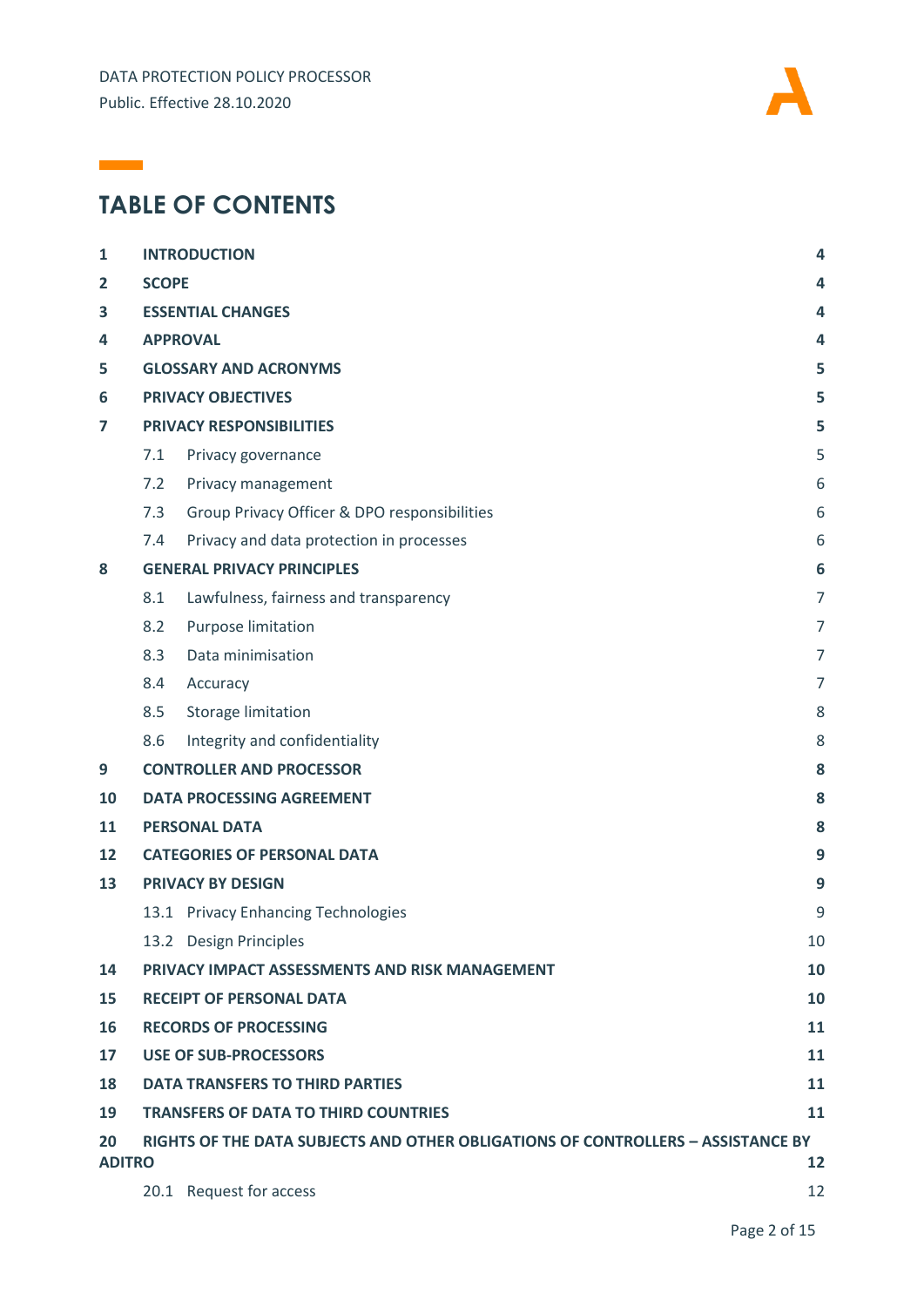

|    | 20.2 Request for rectification (correction)         | 12 |
|----|-----------------------------------------------------|----|
|    | 20.3 Request for erasure                            | 12 |
|    | 20.4 Request for data portability                   | 12 |
|    | 20.5 Aditro's handling of requests by data subjects | 12 |
|    | 20.6 Other assistance to controller                 | 13 |
|    | 20.7 Audit request                                  | 13 |
| 21 | <b>PERSONAL DATA BREACH</b>                         |    |
| 22 | <b>INFORMATION REQUESTS</b>                         |    |
| 23 | <b>TRAINING</b>                                     | 14 |
| 24 | <b>MONITORING, MEASUREMENTS AND KPI'S</b>           |    |
| 25 | <b>REFERENCED INFORMATION</b>                       |    |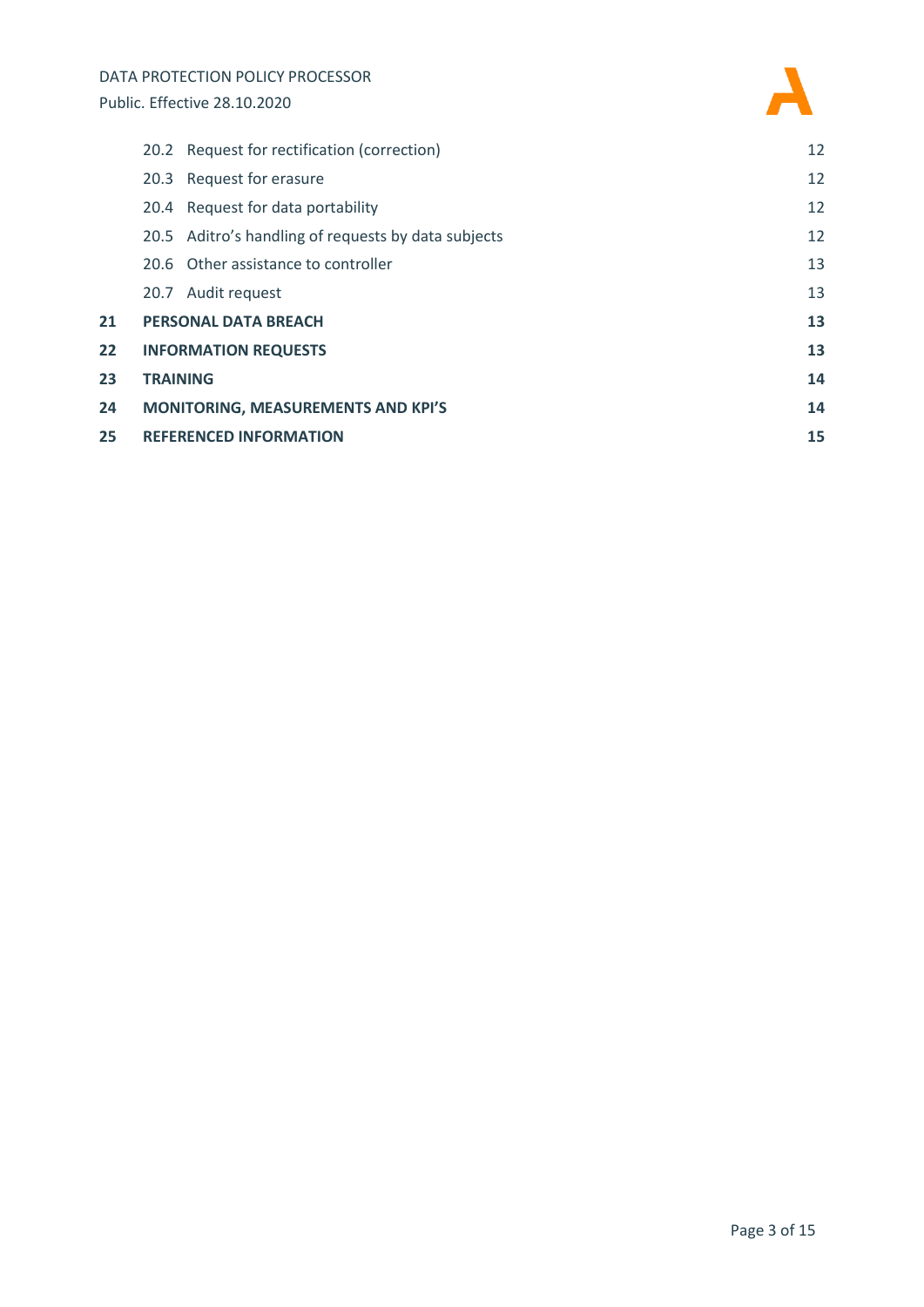

### <span id="page-3-0"></span>**1 Introduction**

This policy describes the organizational and technical safeguards Aditro has implemented to protect Personal Data processed by Aditro as processor for our customers, in accordance with the EU General Data Protection Regulation and national data protection laws. It is the responsibility of our employees to apply the provisions of this Policy in relation to all Processing of Personal Data.

Aditro is committed to integrate Privacy in its products and services to enable our customers to be compliant in using our offerings.

### <span id="page-3-1"></span>**2 Scope**

This Policy applies to Aditro Group AB and its subsidiaries.

This Policy applies only to Aditro in the capacity of Processor for our customers. Aditro will only process personal data for the purpose of fulfilling its obligations under the relevant agreement with each customer, and as set out in this policy.

In addition to this policy, the agreement between Aditro and each customer sets out the nature of the Processing for that customer and responsibilities of the Processor (Aditro) and the Controller (Customer).

Legal requirements on archiving of payroll or accounting material of each Aditro customer are the responsibility of each Aditro customer and is outside the scope of Aditro's obligations and this policy.

This Policy may be translated to any language of a country where Aditro Group or its subsidiaries are operational, in case of discrepancies between a translation and the English version, the English version shall prevail.

# <span id="page-3-2"></span>**3 Essential changes**

| <b>Version</b> | <b>Change</b>                                                                           |
|----------------|-----------------------------------------------------------------------------------------|
| 1.0            | Initial version                                                                         |
| 1.1            | Additional information on privacy objectives and privacy governance, general<br>updates |
| 1.2            | Additional information on data transfers to third country                               |

# <span id="page-3-3"></span>**4 Approval**

| <b>Approved by</b> |                                                                                                                                                                                      |  |  |  |  |
|--------------------|--------------------------------------------------------------------------------------------------------------------------------------------------------------------------------------|--|--|--|--|
| Approval date      | Version 1.0. Aditro Group General Management Team, 19.9.2017<br>Version 1.1 General Counsel Ulrika Ersman on, 06.04.2020<br>Version 1.2 General Counsel Ulrika Ersman on, 28.10.2020 |  |  |  |  |
| Effective date     | Version 1.0 25.05.2018<br>Version 1.1 06.04.2020<br>Version 1.2 28.10.2020                                                                                                           |  |  |  |  |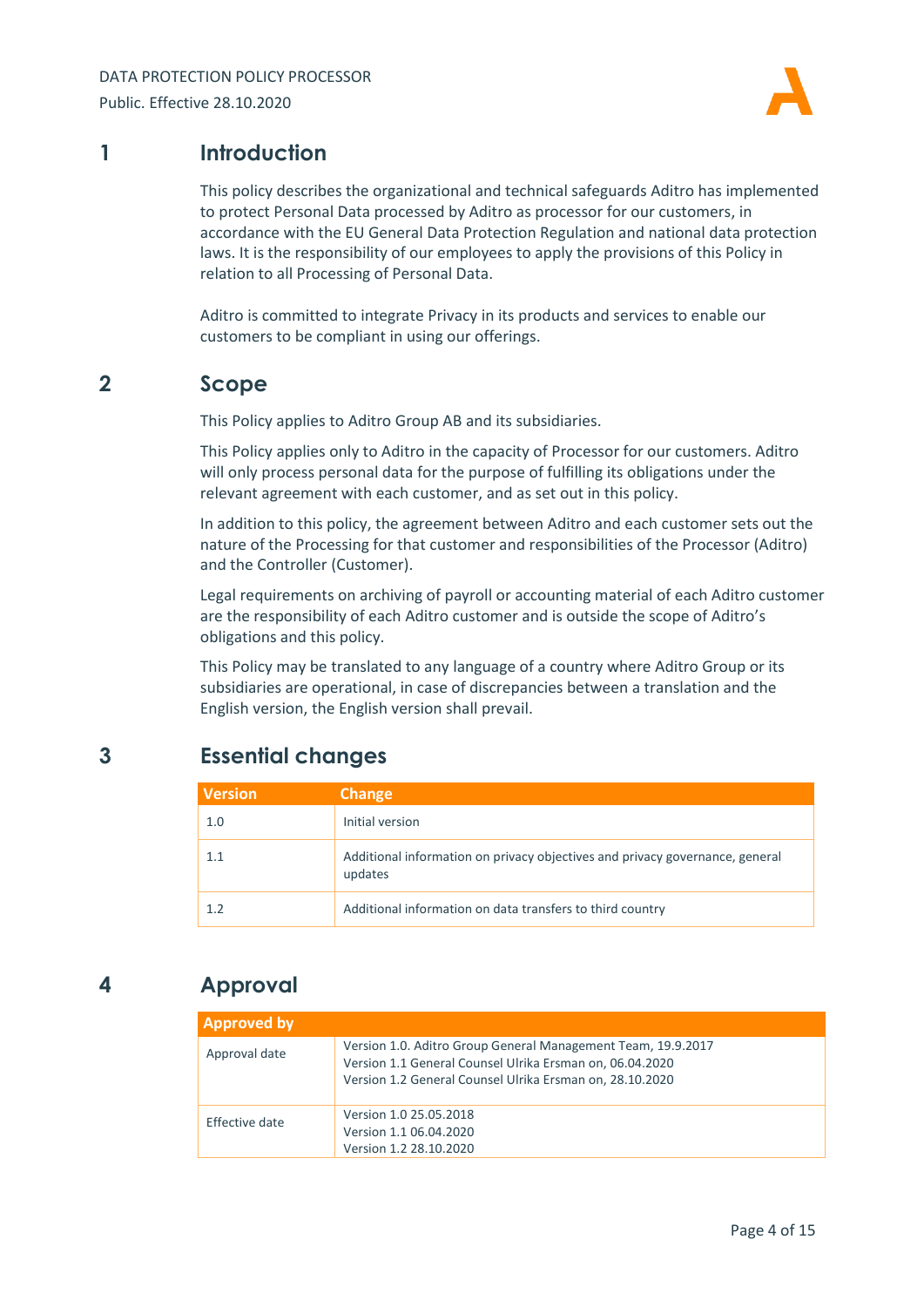

# <span id="page-4-0"></span>**5 Glossary and acronyms**

The following key terms are used in this policy. Unless otherwise stated, these terms and other terms used in this policy shall be interpreted in accordance with their definitions in the EU General Data Protection Regulation (EU 2016/679) (the "GDPR").

| <b>Term</b>                      | <b>Explanation</b>                                                                                                                                                                                                                                                                                                                          |
|----------------------------------|---------------------------------------------------------------------------------------------------------------------------------------------------------------------------------------------------------------------------------------------------------------------------------------------------------------------------------------------|
| Personal Data                    | Any information relating to an identified or identifiable natural person (data<br>subject).                                                                                                                                                                                                                                                 |
| Processing                       | Any operation or sets of operations performed on personal data, such as collection,<br>recording, organization, structuring, storage, adaptation or alteration, retrieval,<br>consultation, use, disclosure by transmission, dissemination or otherwise making<br>available, alignment or combination, restriction, erasure or destruction. |
| Controller                       | The natural or legal person, public authority or other body, who determines the<br>purposes and means of the processing of personal data, in this case Aditro's<br>customer(s), their affiliate(s) or end customer(s).                                                                                                                      |
| Processor (or sub-<br>processor) | The natural or legal person, public authority or other body that processes personal<br>data on behalf of the data controller, in this case Aditro, including Aditro affiliates<br>and sub-contractors.                                                                                                                                      |
| Data Subject                     | An identified or identifiable natural person                                                                                                                                                                                                                                                                                                |
| Products                         | All Aditro products                                                                                                                                                                                                                                                                                                                         |

# <span id="page-4-1"></span>**6 Privacy objectives**

Aditro recognizes the importance of Personal Data and of respecting the Privacy rights of individuals. Due to the nature of our business almost all data that we handle has its origin in the employment relationship between our customers and their employees. The data that follows from such a relationship can be sensitive and therefore deserves special care. We have committed to govern the privacy accordingly.

Aditro's privacy governance objectives are:

- *Complying and respecting personal data privacy in services and products*
- *Operate in transparent and compliant manner in each location by each employee*
- *Commit to continual improvement of the privacy management system*
- *Continuously improve and develop our processes to overcome future privacy challenges*

# <span id="page-4-2"></span>**7 Privacy responsibilities**

Aditro has defined the following privacy responsibilities.

### <span id="page-4-3"></span>**7.1 Privacy governance**

Aditro's privacy is governed by the General Management Team (GMT), supported by the Aditro Compliance Committee to align various standards and frameworks to ensure consistency and compliance in privacy governance.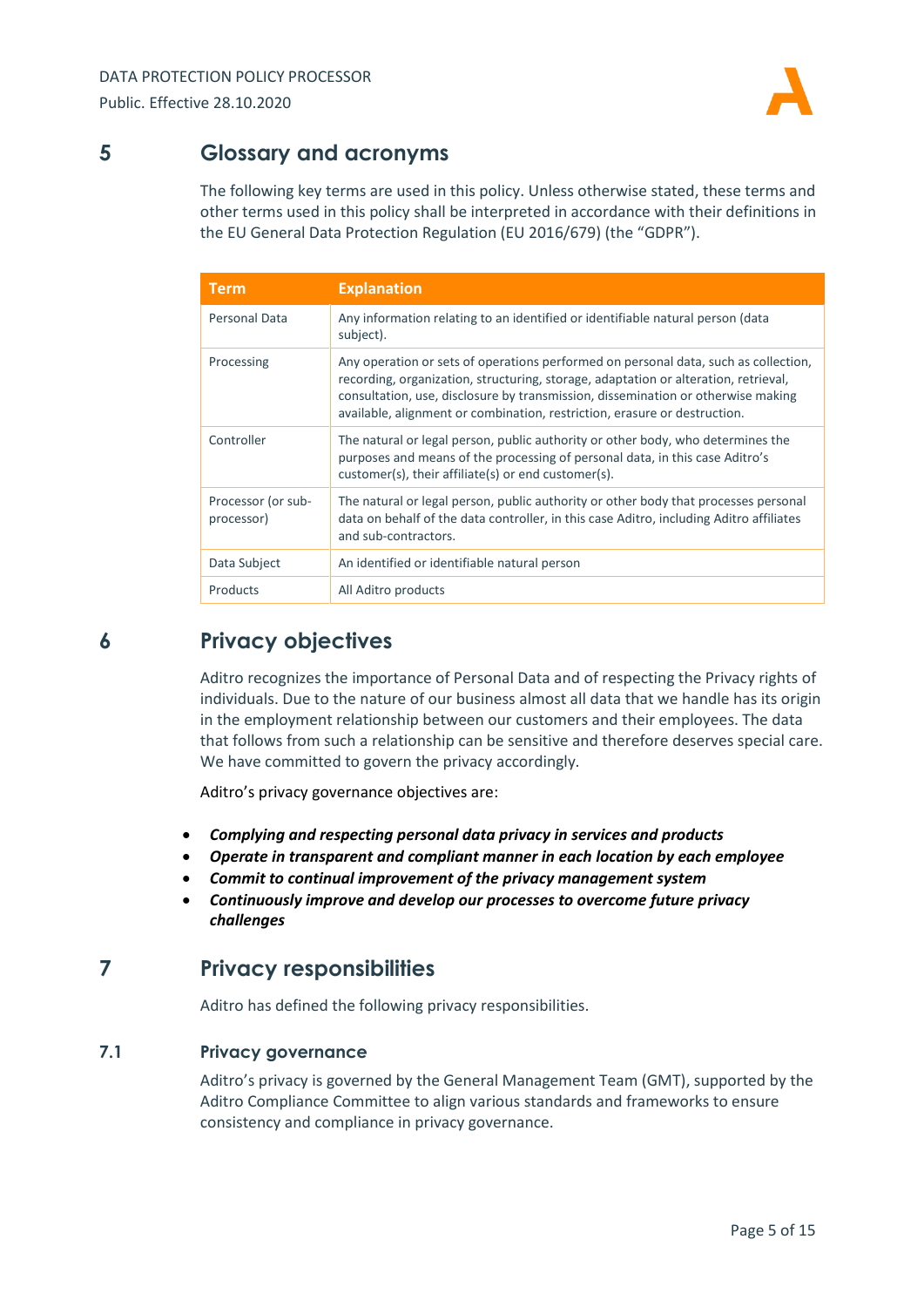

### <span id="page-5-0"></span>**7.2 Privacy management**

Aditro's privacy is managed by the Group Privacy Officer & Data Protection Officer (DPO), together with the Privacy Operations Team, distributed throughout the organization. Aditro's privacy management system framework is ISO 27701:2019.

The Data Protection Officer reports to General Counsel, who is a member of the General Management Team and the Compliance Committee.

#### <span id="page-5-1"></span>**7.3 Group Privacy Officer & DPO responsibilities**

Aditro has appointed a Group Privacy Officer & Data Protection Officer who is responsible for:

- Acting as a key point of contact for all internal and external related data protection queries and the reporting of breaches to controllers and/or data protection agencies
- Monitoring compliance with this and other data protection policies as well as with the General Data Protection Regulation (EU 2016/679)
- Conducting reviews of internal procedures and be part of any Data Protection Impact Assessment
- Liaising with Data Owners to deliver training, improve awareness and communicate information relating to this Policy to other employees
- Updating this Policy if necessary
- Demonstrating compliance with the General Data Protection Regulation (EU 2016/679)
- Registrations and handling contact with government agencies such as Datainspektionen, Datatylsynet and Tietosuoja
- Provide internal guidance and training

Aditro Group and its subsidiaries shall have Datainspektionen in Sweden as Lead Supervisory Authority.

### <span id="page-5-2"></span>**7.4 Privacy and data protection in processes**

Each business area and business function is responsible to ensure compliance with the agreed privacy and data protection policies and practices to ensure Aditro's privacy practices always fulfil the business objectives. Each employee is responsible to follow the issued privacy instructions.

### <span id="page-5-3"></span>**8 General privacy principles**

Personal data shall always be

- processed fairly and lawfully ("lawfulness, fairness and transparency");
- collected and processed for specific and legitimate purposes ("purpose limitation");
- adequate, relevant and limited to what is necessary for the purpose ("data minimisation");
- accurate and kept up to date ("accuracy");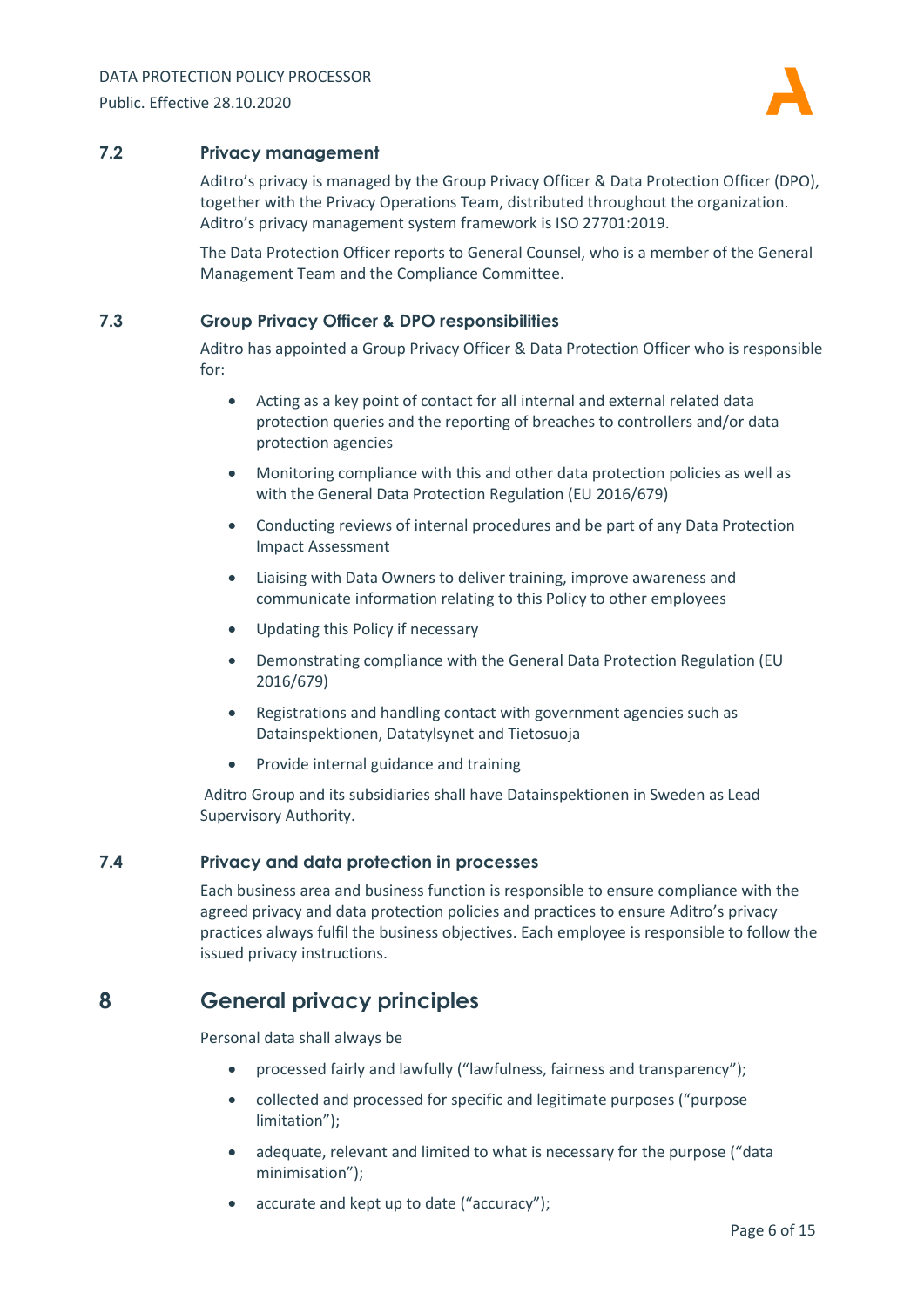

- kept for no longer than is necessary for the purpose ("storage limitation");
- processed using appropriate technical and organizational measures to protect against unauthorized alteration, accidental loss, destruction or damage ("integrity and confidentiality").

#### <span id="page-6-0"></span>**8.1 Lawfulness, fairness and transparency**

Aditro as a processor does not determine the scope and purposes of the processing it performs for its customers as controllers. Aditro may assist customers by providing an overview of the data or categories of data that our products or services require to perform their intended functionality. Aditro uses a purpose classification built on three pillars ("product purpose" for data required to deliver the product's intended outcome, "legal purpose" for data to be stored based on legal requirements, and "customer purpose" for data that is not required for our products or for compliance with legal obligations but that a customer may need to process for other purposes). The data or categories of data that are finally processed for each customer are defined by the customer.

#### <span id="page-6-1"></span>**8.2 Purpose limitation**

Aditro enables categorization of data by purpose in its standard configuration and to some extent customer specific categorization and can therefore identify when data is used for different purposes or is used for purposes that derive their use directly from the initial purpose, such as for support and incident management. This allows for appropriate access and retention management.

Aditro may use fully anonymized or anonymous data for statistical purposes.

The Aditro Test Data Policy sets out the applicable requirements and the process to obtain customer consent for any use by Aditro outside of the initial purpose to perform Aditro's agreed service delivery to the customer.

#### <span id="page-6-2"></span>**8.3 Data minimisation**

Aditro assists Controllers by

- Identifying personal data generally needed as a minimum input for each of our products, more data might be needed depending on the type of business and products purchased
- Keeping data up to date where possible, final responsibility for accurate data rests with the Controller
- We do not hold Personal Data on a 'just-in-case' basis or because it might be useful in the future, data is only processed as long as in our standard configuration or as instructed by the controller
- Where possible we do not show Personal Data when there is a legal obligation to retain data that extends beyond the data that is necessary for product functionalities

### <span id="page-6-3"></span>**8.4 Accuracy**

The data Controller should take necessary steps to ensure that the information and Personal Data sent to Aditro is correct and up to date. Some of Aditro products have a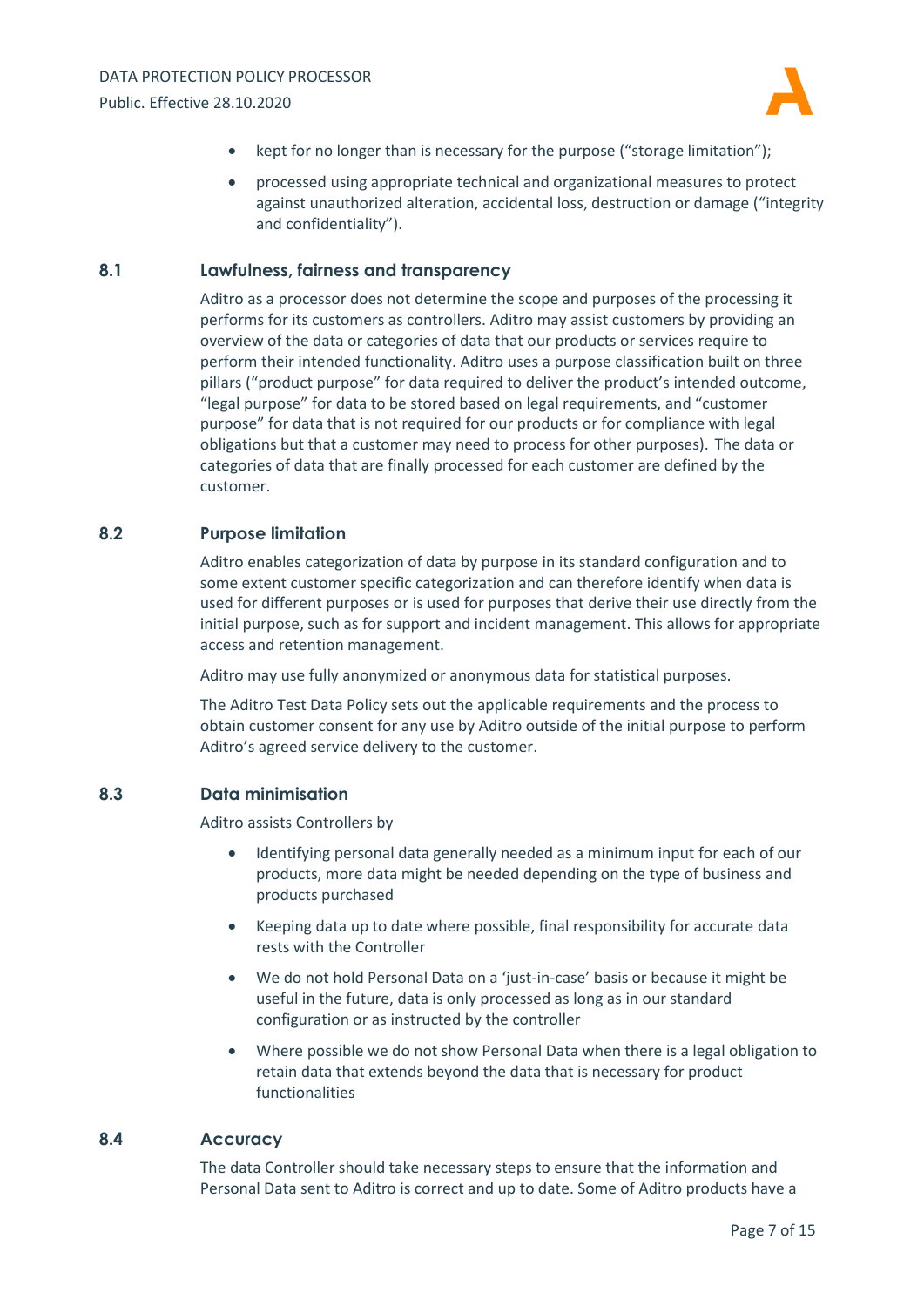

customer interface that enables Controllers to perform the necessary checks to ensure accurate data.

#### <span id="page-7-0"></span>**8.5 Storage limitation**

Aditro uses a standard configuration for those products and services that handle structured data, these include options for the safe erasure or de-identification of data. The execution of such removal processes is primarily within the domain and responsibility of the customer. Aditro standard configuration is however a complete set up that intends to offer GDPR compliance as concerns the storage limitation principle. Any deviation from the standard configuration is optional.

The Aditro Data Retention Policy contains further details on data retention and removal.

#### <span id="page-7-1"></span>**8.6 Integrity and confidentiality**

Aditro uses a data classification system that ensures integrity and confidentiality, more information can be found under chapte[r 12](#page-8-0) below.

### <span id="page-7-2"></span>**9 Controller and Processor**

Aditro is the processor of personal data that Aditro processes as part of our service delivery to our customers. In Aditro's capacity as processor of personal data, Aditro will only process personal data for the purpose of fulfilling Aditro's obligations under the relevant agreement with each customer, and as set out in this policy.

Each Aditro customer (or end customer) is the Controller of the personal data concerning its employees. It is the Controller's responsibility to ensure there is a valid legal ground for the processing, that the data subjects are duly informed of the processing in accordance with legal requirements and, to the extent the processing is based on consent from the data subject, that any consents are given and logged. Some of our products can assist in logging consent. Prior to engaging Aditro as processor, the controller shall ensure that the processing by Aditro, including the technical and organizational measures described by Aditro in this policy and other relevant documentation, fulfils the controller's requirements and comply with legal or other requirements on the controller.

### <span id="page-7-3"></span>**10 Data Processing Agreement**

The agreement between Aditro and its customers shall set out the subject-matter and the duration of the processing, the nature and purpose of the processing, the types of personal data and categories of data subjects and the obligations and rights of customer and Aditro. Unless otherwise agreed, the data processing agreement will be in the form provided by Aditro.

[Link: Aditro Data Processing Agreement Templates](https://grouplevel-my.sharepoint.com/personal/ulrika_ersman_aditro_com/Documents/GDPR/GDPR%202.0/Workstream%201%20Governance%20and%20Policies/2020/Link%20to:%20Aditro%20Data%20Processing%20Agreement%20Templates) (Aditro internal)

### <span id="page-7-4"></span>**11 Personal Data**

In the course of operation for its customers Aditro receives both structured and unstructured data, data that is required as a minimal input for the product or services purchased but also creates data that is to be treated as sensitive. In order to safeguard data, Aditro can only properly classify data where it is aware of its intended content. Unstructured data or data provided by the customer which is not needed for the products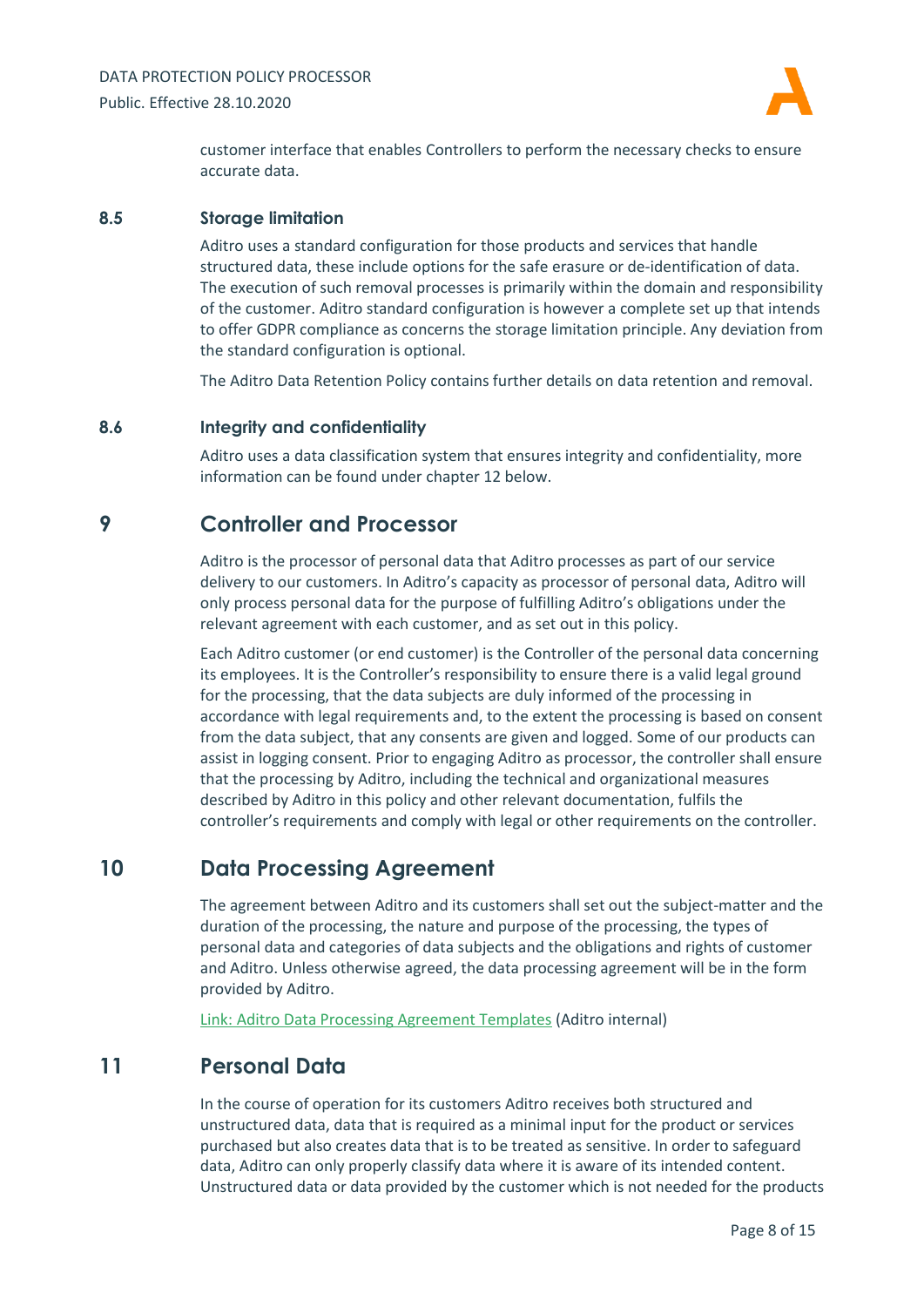

or services purchased but that is to be considered as personal or sensitive data needs to be identified by the customer, so that Aditro is able to take preventive measures.

Aditro can provide each customer with a list of data entries that form a necessary input for the products or services purchased as well as data that the customer is required to provide by Member State laws. This data has been classified by Aditro as data relating to a natural person either indirectly, directly or as sensitive personal data. Aditro uses this classification in combination with a risk assessment for identifying appropriate techniques, strategies and organizational measures to safeguard personal data.

# <span id="page-8-0"></span>**12 Categories of Personal Data**

To ensure that appropriate safeguards are used to protect personal data Aditro operationalizes a Personal Data Category where data or sets of data are categorized according to the intended type of Personal Data contained. As our customers are able to use our products for processing other types of data they should ensure that fields or data classes are appropriately classified. For some other products, no classification is performed due to the context independent nature of the product.

| Level | <b>Personal Data Category</b>                                  | <b>Corresponding security classification</b> |
|-------|----------------------------------------------------------------|----------------------------------------------|
|       | No Personal Data                                               |                                              |
|       | Personal Data relating indirectly to an<br>Identifiable Person | Semi-Confidential                            |
|       | Personal Data relating directly to an<br>Identifiable Person   | Confidential                                 |
|       | Sensitive Data                                                 | Highly confidential                          |

Directly identifying categories of personal data include Personal Identification Numbers, Names, Addresses, IP Addresses, E-Mail addresses.

Sensitive categories of personal data include personal data revealing racial or ethnic origin, political opinion, religious or philosophical beliefs, trade union membership, genetic or biometric data, data concerning health or data concerning a person's sex life or sexual orientation. Aditro's services may include the processing of special categories of personal data (mainly concerning health or trade union membership), however only as included in the relevant service and as described in the applicable service description.

Processing of special categories of personal data (or "sensitive data") is subject to additional restrictions and security measures.

Should the Controller or its end users otherwise add or upload any personal data belonging to a special category of personal data, or otherwise deemed sensitive, into any solution hosted or managed by Aditro, Aditro will not assume any liability for the processing of such personal data outside of its general obligations of security.

### <span id="page-8-1"></span>**13 Privacy by Design**

### <span id="page-8-2"></span>**13.1 Privacy Enhancing Technologies**

Aditro uses privacy enhancing technologies, strategies and organizational measures to protect personal data. The identification of relevant measures is done according to the sensitivity level of the personal data, the duration for which data is saved, the risk involved in the processing and frequency of use. Please see for more information the data categories under chapter [12.](#page-8-0)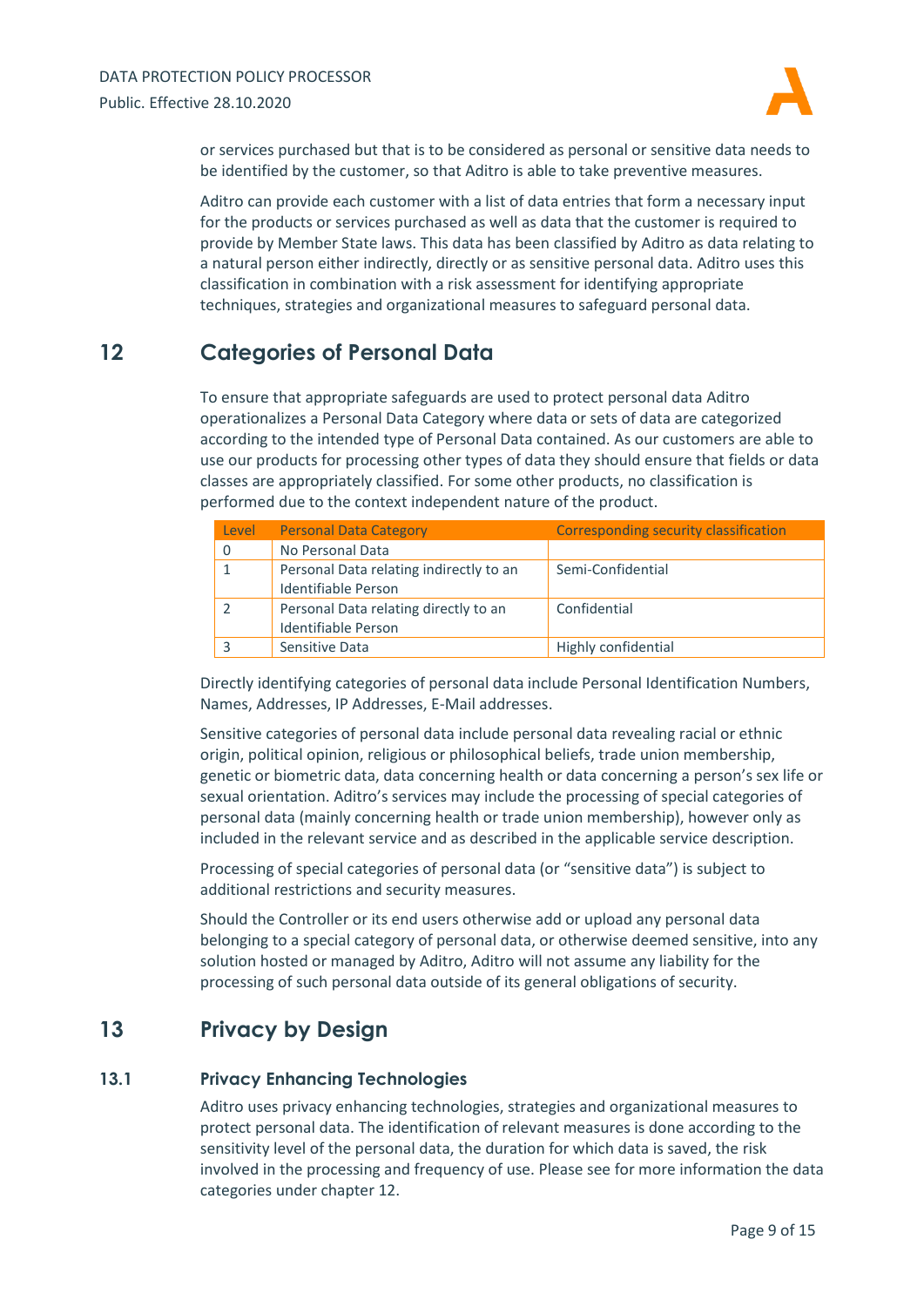

Aditro applies conventional and proofed security measures such as end to end encryption towards data subjects most sensitive data and applies other privacy enhancing techniques based on their state of the art and maturity.

The classification can determine which Privacy Enhancing Technologies are applied to the data. Where a standard requirement for Level 3 data may be end to end encryption a requirement for Level 2 may be pseudonymizing. The categorization also enables Aditro to specify how Personal Data is safely removed. For Level 3 this may be deletion and for Level 2 this may be anonymization. Level 0 and Level 1 data should never lead to identifiability if Level 2 and Level 3 are successfully de-identified. The Privacy Enhancing Techniques are applied product specific.

### <span id="page-9-0"></span>**13.2 Design Principles**

Aditro will implement Privacy Design through active involvement of those involved in the design and early phases of implementation of new product or system functionalities. Aditro uses a core team of Privacy trained system architects to promote Privacy throughout relevant development areas of our company. In doing so we aim to adhere foundational privacy principles of

- Proactively adopting strong privacy practices, early and consistently
- Privacy as a default where possible
- Privacy embedded into design
- Without impairment on functionality
- Lifecycle protection
- Visibility and Transparency
- Respect for User Privacy

More information can be found in the Aditro Privacy by Design Policy.

### <span id="page-9-1"></span>**14 Privacy Impact assessments and risk management**

In addition to a general risk management framework, described in the Aditro Risk Management Policy, Aditro has defined a process for registration and privacy impact assessment of new personal data processing operations, in order to secure that privacy risks are identified and mitigated as needed.

This process is further described in the Aditro Privacy Impact Assessment Policy.

### <span id="page-9-2"></span>**15 Receipt of Personal Data**

Aditro may receive personal data from the customer (controller), directly from the customer's employee (data subject) or from a third party.

Aditro will deem personal data received directly from a data subject or from a third party as received from the controller. The controller will always remain responsible to ensure there is a valid legal ground for the processing, that the data subjects are duly informed of the processing in accordance with legal requirements and, to the extent the processing is based on consent from the data subject, that any consents are given and logged.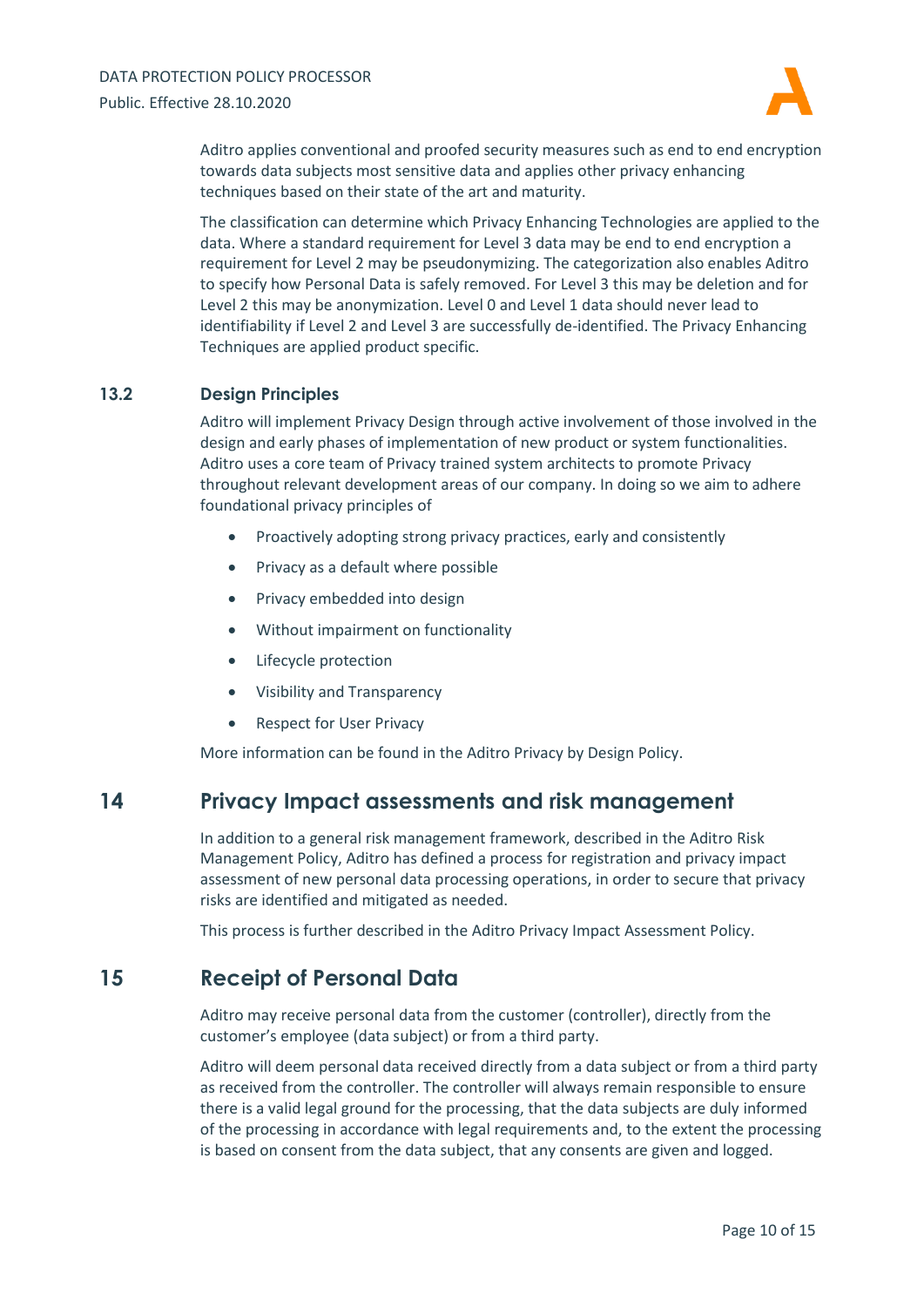

# <span id="page-10-0"></span>**16 Records of processing**

Aditro maintains records of processing activities carried out on behalf of its customers. Such records include information regarding the name and contact details of the Aditro entity or entities and sub-contractors that process personal data, the name of the controller or controllers, the categories of processing carried out for each controller, any transfer to a third country, and a general description of the technical and organizational security measures undertaken by Aditro.

Aditro continuously makes the relevant records available at [https://aditro.com/gdpr/rop/.](https://aditro.com/gdpr/rop/)

### <span id="page-10-1"></span>**17 Use of Sub-Processors**

In addition to Aditro affiliates, Aditro also uses sub-contractors within the delivery of products and services to our customers. Where a sub-contractor is engaged in any processing of personal data on behalf of an Aditro customer, that sub-contractor is also a processor (sub-processor).

Unless otherwise agreed with a specific customer, the agreement between Aditro and its customers include a general written authorization for Aditro to use sub-processors. Aditro will make available to its customers an up-to-date list of its sub-processors, including information on the processing activities performed by each sub-processor. This list can be found a[t https://aditro.com/gdpr/rop/entities-involved-in-the-processing-of-data/.](https://aditro.com/gdpr/rop/entities-involved-in-the-processing-of-data/)

Prior to engaging a sub-processor, Aditro will enter in to a contract with that subprocessor that sets out the subject-matter and the duration of the processing, the nature and purpose of the processing, the types of personal data and categories of data subjects and the obligations and rights of Aditro and the sub-processor.

# <span id="page-10-2"></span>**18 Data transfers to third parties**

Aditro's delivery of services may include a transfer of personal data to third parties, other than Aditro affiliates or sub-contractors, however only as specified and agreed for the relevant service and as described in the applicable service description. Examples of such third parties are national tax authorities, banks, statistical authorities, etc.

Such transfers will only be made to the extent and for the purposes stated in the agreement between Aditro and the customer, and in the manner specified and agreed. The relevant Controller remains liable for the legality of the personal data processing, including the transfer to the third party.

Aditro's response to information requests by public authorities or other third parties, outside of the agreed service delivered by Aditro to its customer, is described in section [22](#page-12-3) below.

### <span id="page-10-3"></span>**19 Transfers of data to third countries**

Unless otherwise agreed in writing Aditro will only store and process personal data within the EU/EEA area. In certain situations, as described o[n https://aditro.com/gdpr/rop/,](https://aditro.com/gdpr/rop/) Aditro or its sub-processors may transfer personal data to a sub-processor located outside of the EU/EEA.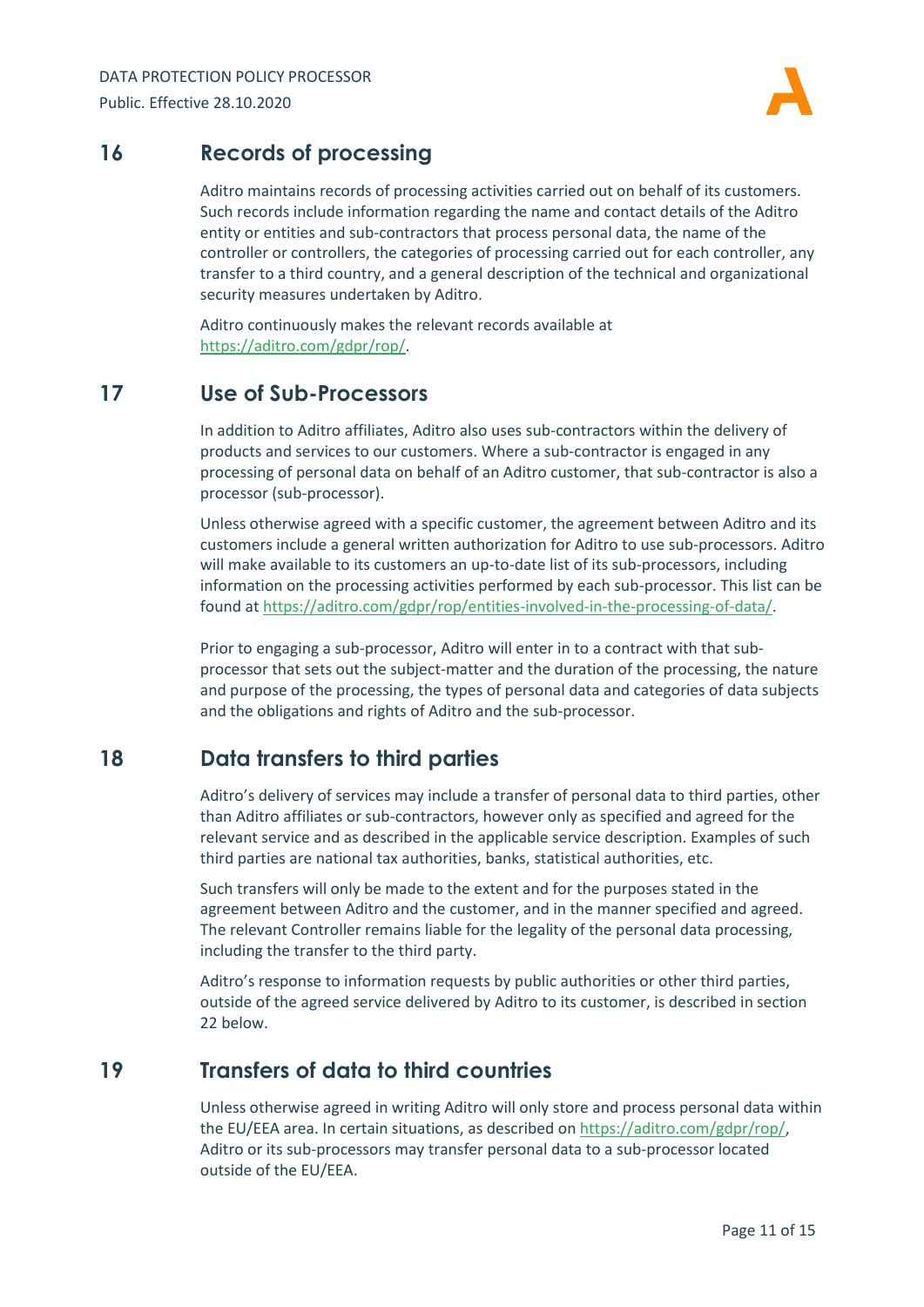

Where a transfer of personal data by Aditro, or by a sub-processor, to a sub-processor outside the EU/EEA takes place, Aditro shall ensure that transfer is only made to a country deemed by the Commission to have an adequate level of protection, or to entities that has entered into standard data protection clauses or provided other appropriate safeguards.

# <span id="page-11-0"></span>**20 Rights of the data subjects and other obligations of controllers – assistance by Aditro**

### <span id="page-11-1"></span>**20.1 Request for access**

Every data subject has a right to obtain from the controller confirmation as to whether or not personal data concerning him or her is being processed, and, if it is, access to the personal data and certain information about such processing.

### <span id="page-11-2"></span>**20.2 Request for rectification (correction)**

Every data subject has the right to obtain from the controller without undue delay the rectification of inaccurate personal data concerning him or her. A request for rectification from a data subject shall be directed to the Controller. Aditro will not respond to requests directly from the data subject. Instead, in case a data subject directs a request for access to Aditro, Aditro will refer the data subject to the Controller.

#### <span id="page-11-3"></span>**20.3 Request for erasure**

Provided the personal data is no longer necessary for the purpose for which they were collected or processed, the processing is based solely on consent by the data subject and the data subject withdraws such consent, the data subject objects to processing as described in Article 21 of the GDPR, or the personal data has been unlawfully processed, the Controller is legally required to erase the data without undue delay upon request by the data subject. Aditro can comply with requests to delete data if such a request is directed from the Controller. The data that will be deleted does not include data that needs to be retained to comply with legal provisions according to Member State law.

#### <span id="page-11-4"></span>**20.4 Request for data portability**

Where processing is based on consent or on a contract between the Controller and the data subject, and the processing is carried out by automated means, a data subject has the right to receive the personal data concerning him or her, which he or she has provided to a Controller, in a structured, commonly used and machine-readable format, and have the right to transmit those data to another controller without hindrance from the Controller to which the personal data has been provided.

### <span id="page-11-5"></span>**20.5 Aditro's handling of requests by data subjects**

A request by a data subject as described under [20.1-](#page-11-1) [20.4](#page-11-4) shall be directed to the relevant controller. Aditro will not respond to requests directly from a data subject. Instead, in case a data subject directs a request to Aditro, Aditro will refer the data subject to the controller.

Upon request by the customer, and depending on the nature of service delivery by Aditro to our customer, Aditro will assist the customer (controller) to respond to requests as described in [20.1-](#page-11-1) [20.4](#page-11-4) from that controller's data subjects, as regards personal data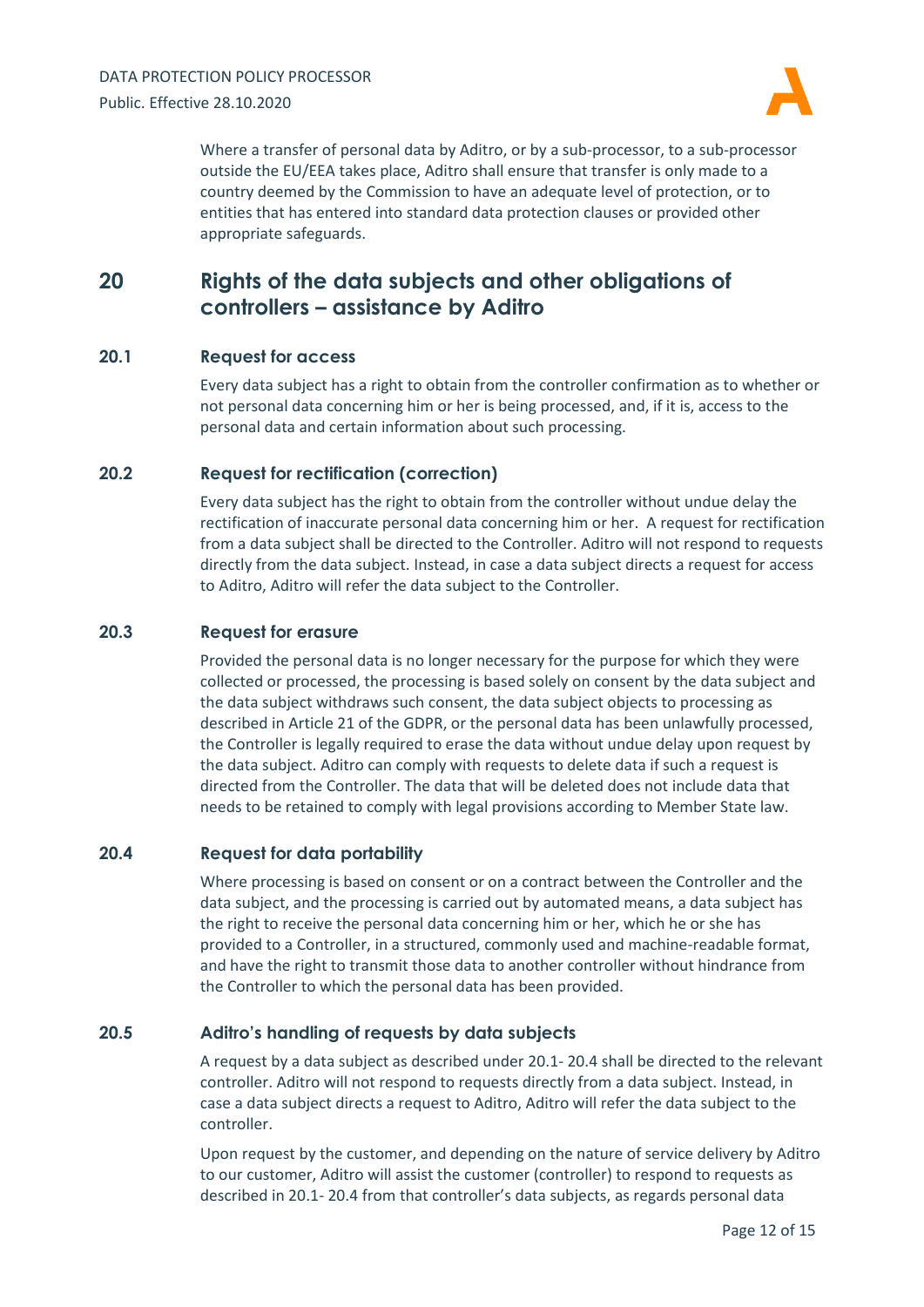

processed by Aditro as processor for that controller. It is the responsibility of the controller to determine the legality of the data subject's request. Any assistance by Aditro outside the scope of the services agreed under the relevant customer agreement will be charged by Aditro at the then current rate applied by Aditro.

#### <span id="page-12-0"></span>**20.6 Other assistance to controller**

Upon request by a customer, Aditro will upon reasonable notice and to a reasonable extent considering the nature of the processing by Aditro, as agreed with that customer, assist the customer (Controller) in ensuring compliance with the Controller's obligations, including assistance in data protection impact assessments. Any assistance by Aditro outside the scope of the services specified and agreed under the relevant customer agreement will be charged by Aditro at the then current rate applied by Aditro.

#### <span id="page-12-1"></span>**20.7 Audit request**

Aditro will upon request make available information necessary to demonstrate compliance with the agreement between Aditro and a customer, and will allow for audits by the customer or a third party auditor mandated by the customer. Unless otherwise agreed, Aditro shall be entitled to charge the customer on a time and materials basis for time spent and costs incurred due to the audit.

Aditro may also provide the controller with an audit report by a third-party auditor and may make certain information or documentation continuously available to our customers on the Aditro customer portal and/or Aditro website.

Please consult our Global Audit Policy and the applicable data processing agreement for further information.

### <span id="page-12-2"></span>**21 Personal Data Breach**

When Aditro becomes aware of a Personal Data Breach of a sufficient severity level, Aditro shall notify the affected controller(s) without undue delay. Aditro's notification shall include a description of the nature of the personal data breach, where possible the categories and number of data subjects and the categories of personal data concerned, the name and contact details of the DPO or other person in Aditro who can provide additional information, and a description of the measures taken by Aditro to address the personal data breach and to mitigate its consequences.

More details on Aditro's process in case of Personal Data Breach can be found in the Aditro Personal Data Breach Policy and the Aditro Incident Management Process description.

### <span id="page-12-3"></span>**22 Information requests**

Should Aditro receive a request for information by a public authority or other third party outside of requests covered by a service delivered by Aditro for a customer, then Aditro will:

- a) All requests for disclosure of information will be logged and stored by Aditro.
- b) Verify the identity of the entity and person making the request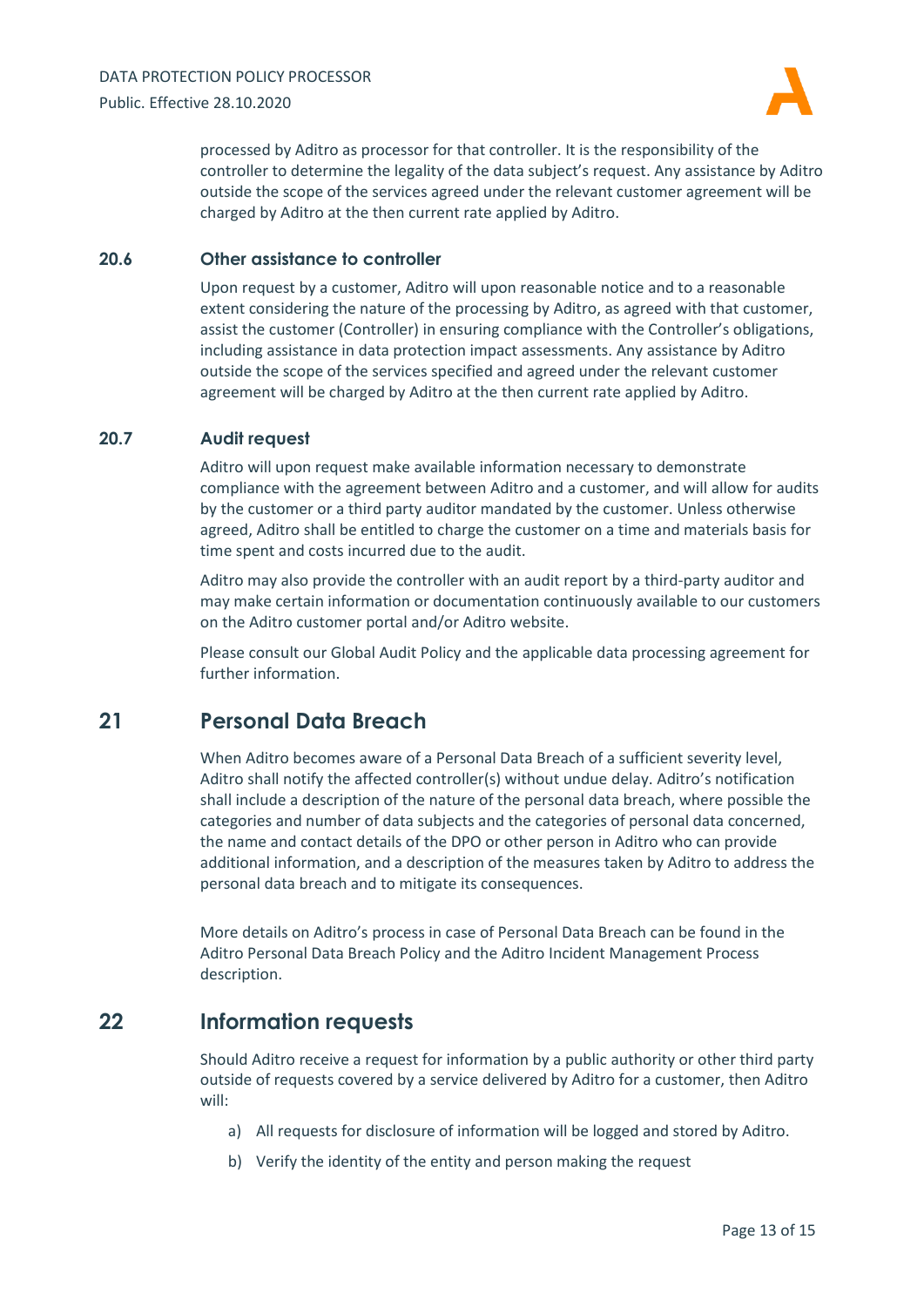

- c) The demand should follow a legal process, e.g. it must be accompanied by a written warrant, court order for content or likewise for disclosing personal data for a specific data subject (or data subjects).
- d) Aditro will attempt to redirect the request to the controller
- e) Unless prohibited by law, Aditro will inform the data controller of the request
- f) If legally obligated to disclose personal data under a request, Aditro will aim to limit the scope of the personal data disclosed
- g) Aditro does not provide any direct access to our customers' data, and do not provide any government with means to break our data protection principles.
- h) Aditro might challenge a government request for information if the request is contrary to the Aditro principles for disclosing information, Aditro believe that the request is beyond the jurisdiction, of the requesting government or agency, or the demand is not signed or appropriately authorized, contains the wrong dates, is not properly addressed, contains material mistakes, or is overly broad, the information requested seems to be excessive and out of scope for the purpose of the request.
- i) Aditro is not in a position to prevent a request for information, but can decide to challenge any request so that it is handled properly and according to law.
- j) Any Request for disclosure of information need to be filed in Aditro's Incident Management System before it can be processed.

To approve a disclosure, the following applies:

- a) A request or demand for disclosure of information, outside of an agreement, is always reviewed for validity by the Aditro Legal Department. The Legal Department determines whether the requests are valid, rejects those that are not valid, specifies data that should be provided etc.
- b) Decisions on the disclosure of Customer owned information, at the request from a commercial third party, can only be authorized by the Customer or the Data Subject.
- c) Decisions on the disclosure of information, at the request from government, can only be authorized by the Aditro CEO, or its representatives.

### <span id="page-13-0"></span>**23 Training**

Aditro employees receive onboarding training as well as a mandatory general annual training in the area of privacy. In addition, more detailed training on processes and procedures are provided for various target groups, as needed or on a regular basis.

### <span id="page-13-1"></span>**24 Monitoring, measurements and KPI's**

Aditro monitors the number of logged and reported Personal Data Breach incidents, the number of data subject access requests received and managed, and customer use of data deletion functionality in Aditro's applications.

The Aditro DPO reports to the General Management Team twice a year (typically in March and in October) and the Aditro General Counsel reports to the Board of Directors annually (typically in September).